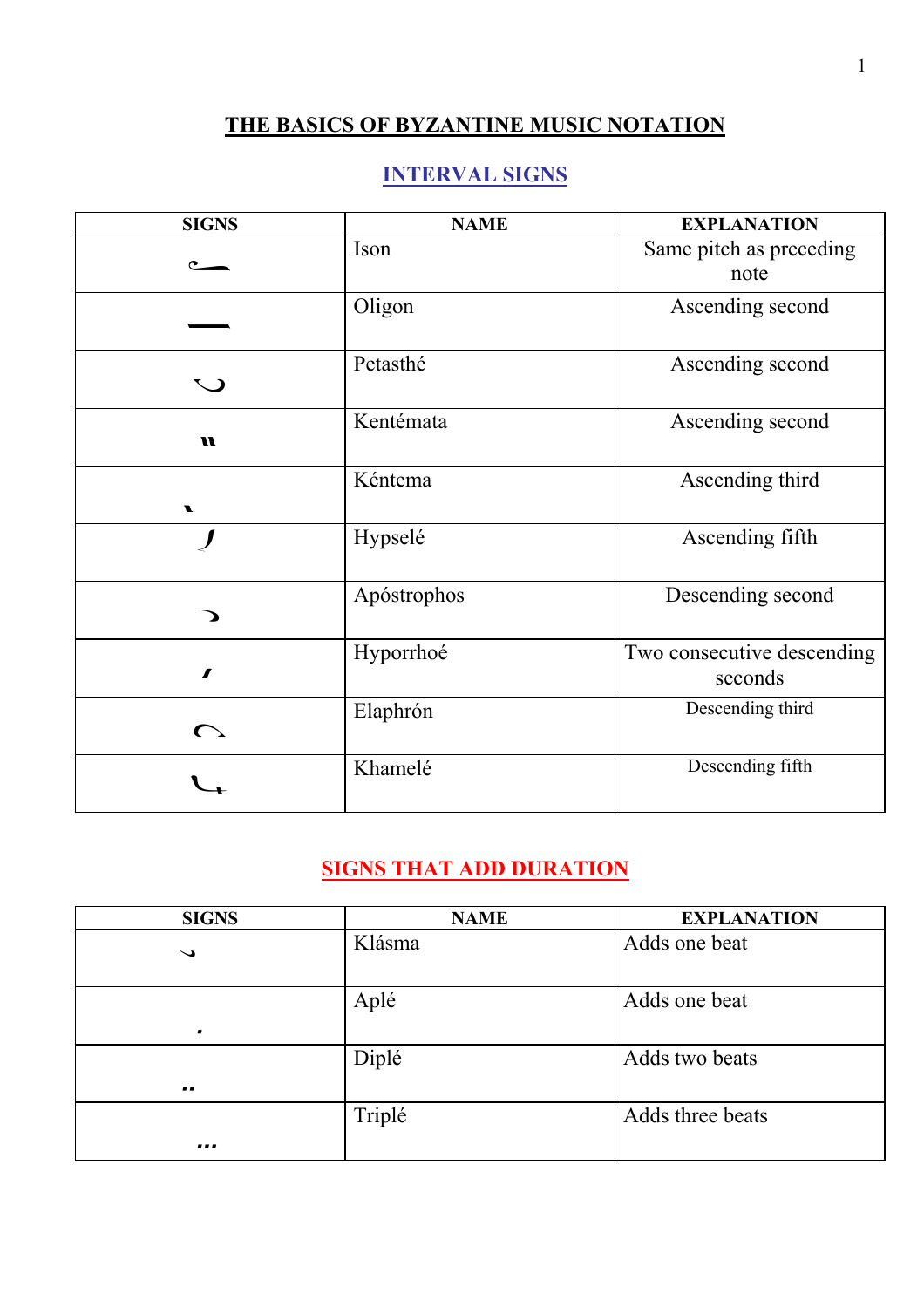## **SIGNS THAT DIVIDE THE BEAT**

| <b>SIGNS</b> | <b>NAME</b> | <b>EXPLANATION</b>                       |
|--------------|-------------|------------------------------------------|
|              | Gorgón      | Divides the beat in two equal<br>parts   |
|              | Digorgon    | Divides the beat in three equal<br>parts |
|              | Trígorgon   | Divides the beat in four equal<br>parts  |

## **Martyríes**

Martyríes show the starting note of the melody from which we begin to chant. They are not interval signs so they are not chanted. Martyríes are divided in three groups: diatonics, chromatics and enharmónics

#### **Α.** Diatonic Martyríes

| <b>Martyries</b>   | <b>Name</b>     |
|--------------------|-----------------|
| $\mathsf v$<br>႕   | Martyría of Ni  |
| π<br>O             | Martyría of Pa  |
| $\frac{6}{\chi}$   | Martyría of Vou |
| าา                 | Martyría of Ga  |
| ᠘<br>᠕             | Martyría of Di  |
| $\frac{\kappa}{q}$ | Martyría of Ke  |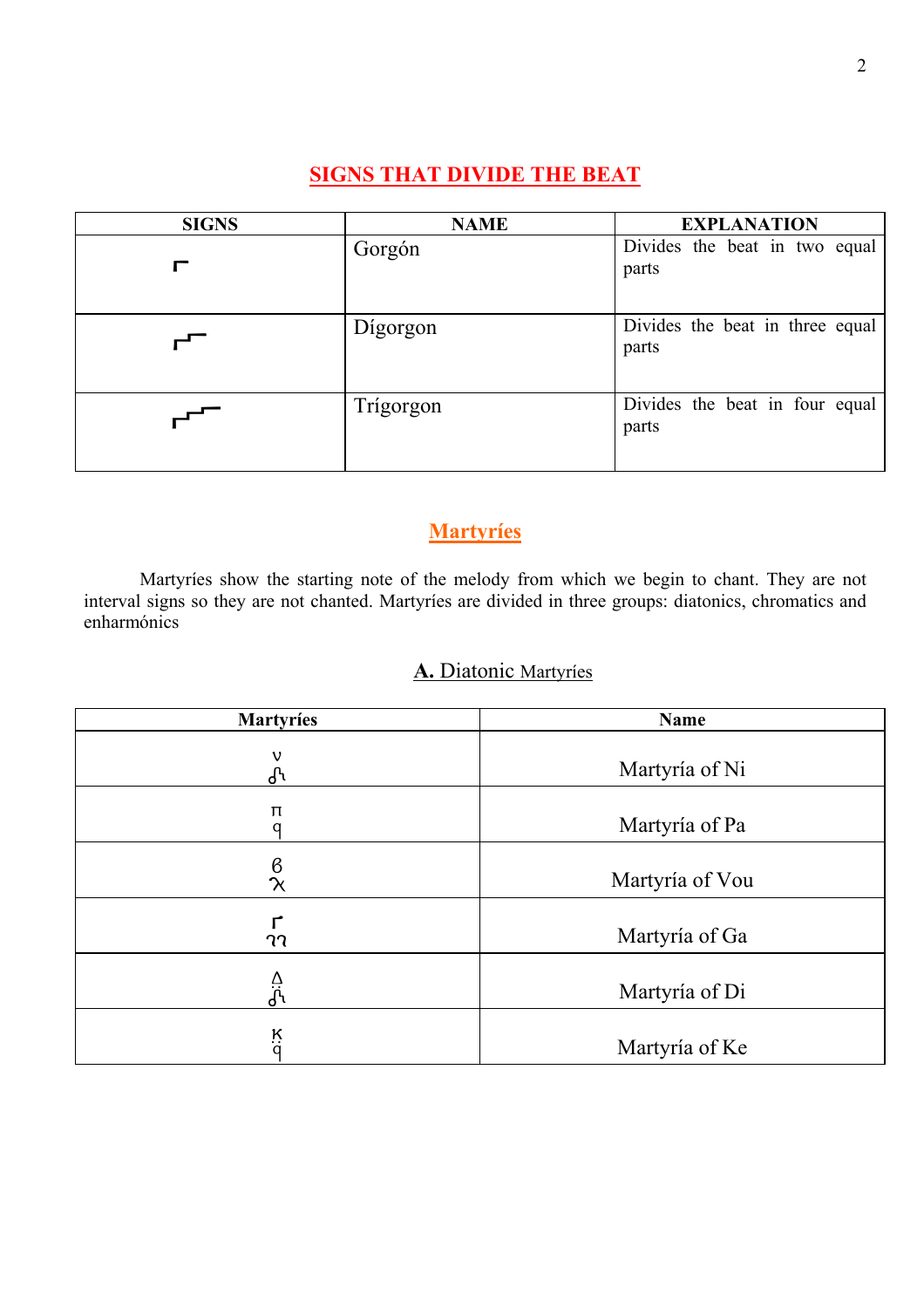| <b>Martyries</b>    | <b>Name</b>    |
|---------------------|----------------|
| $\mathcal{I}$<br>دے | Martyría of Zo |
| าา                  | Martyría of Ni |

| <b>Martyries</b>                            | Name            |
|---------------------------------------------|-----------------|
| п                                           | Martyría of Pa  |
| $\frac{6}{5}$                               | Martyría of Vou |
| $\mathsf{L}$                                | Martyría of Ga  |
| $\frac{\Delta}{\beta}$                      | Martyría of Di  |
| $\sum_{\bullet}^{\mathsf{K}}$               | Martyría of Ke  |
| $\begin{bmatrix} Z' \ \beta' \end{bmatrix}$ | Martyría of Zo  |
| v'                                          | Martyría of Ni  |
| $\pi'$<br>$\beta$                           | Martyría of Pa  |

| <b>B.</b> Chromatic Martyries |
|-------------------------------|
|-------------------------------|

| <b>Martyries</b>      | Name            |
|-----------------------|-----------------|
| ٽ                     | Martyría of Ni  |
| π<br>Ø                | Martyría of Pa  |
| $\stackrel{6}{\cdot}$ | Martyría of Vou |
|                       | Martyría of Ga  |
| ي<br>ڪ                | Martyría of Di  |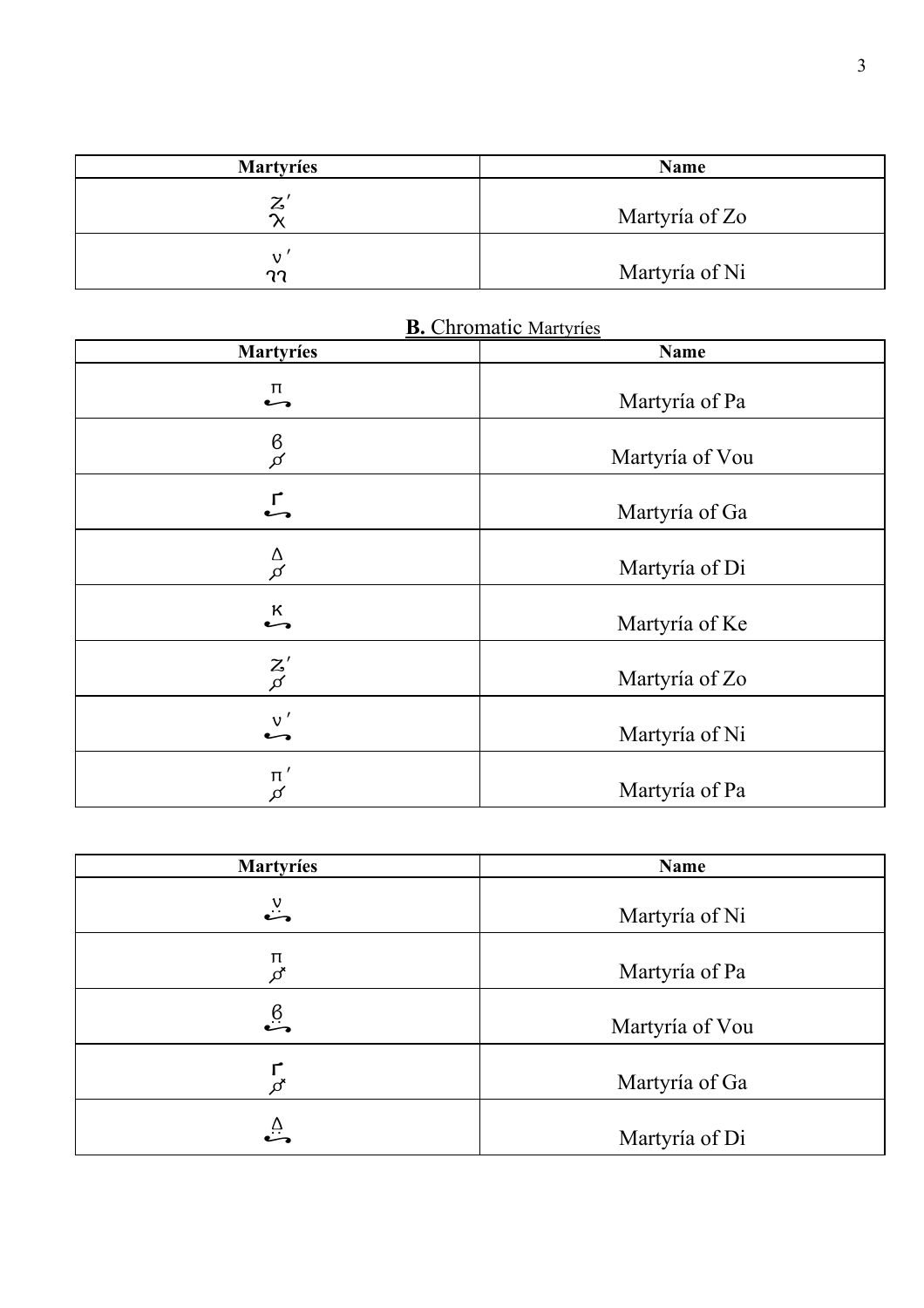| <b>Martyries</b> | Name           |
|------------------|----------------|
| к                | Martyría of Ke |
| کیے<br>مت        | Martyría of Zo |
|                  | Martyría of Ni |

# **C. Enharmonic Martyríes**

| <b>Martyries</b>                      | Name            |
|---------------------------------------|-----------------|
| $\mathbf v$<br>าา                     | Martyría of Ni  |
| π<br>J <sub>0</sub>                   | Martyría of Pa  |
| $\boldsymbol{\beta}$<br>$\mathsf{q}$  | Martyría of Vou |
| $\mathsf{r}$<br>าา                    | Martyría of Ga  |
| ᠘<br>ᢥ                                | Martyría of Di  |
| $\frac{\kappa}{q}$                    | Martyría of Ke  |
| $\frac{Z^{'}}{\mathfrak{N}}$          | Martyría of Zo  |
| $\frac{v}{d^{i}}$                     | Martyría of Ni  |
| $\scriptstyle\rm\pi'$<br>$\mathsf{q}$ | Martyría of Pa  |
| $\beta'$<br>าา                        | Martyría of Vou |

# **SCALE**

Scale, in music, declares a series of single notes progressing up or down stepwise.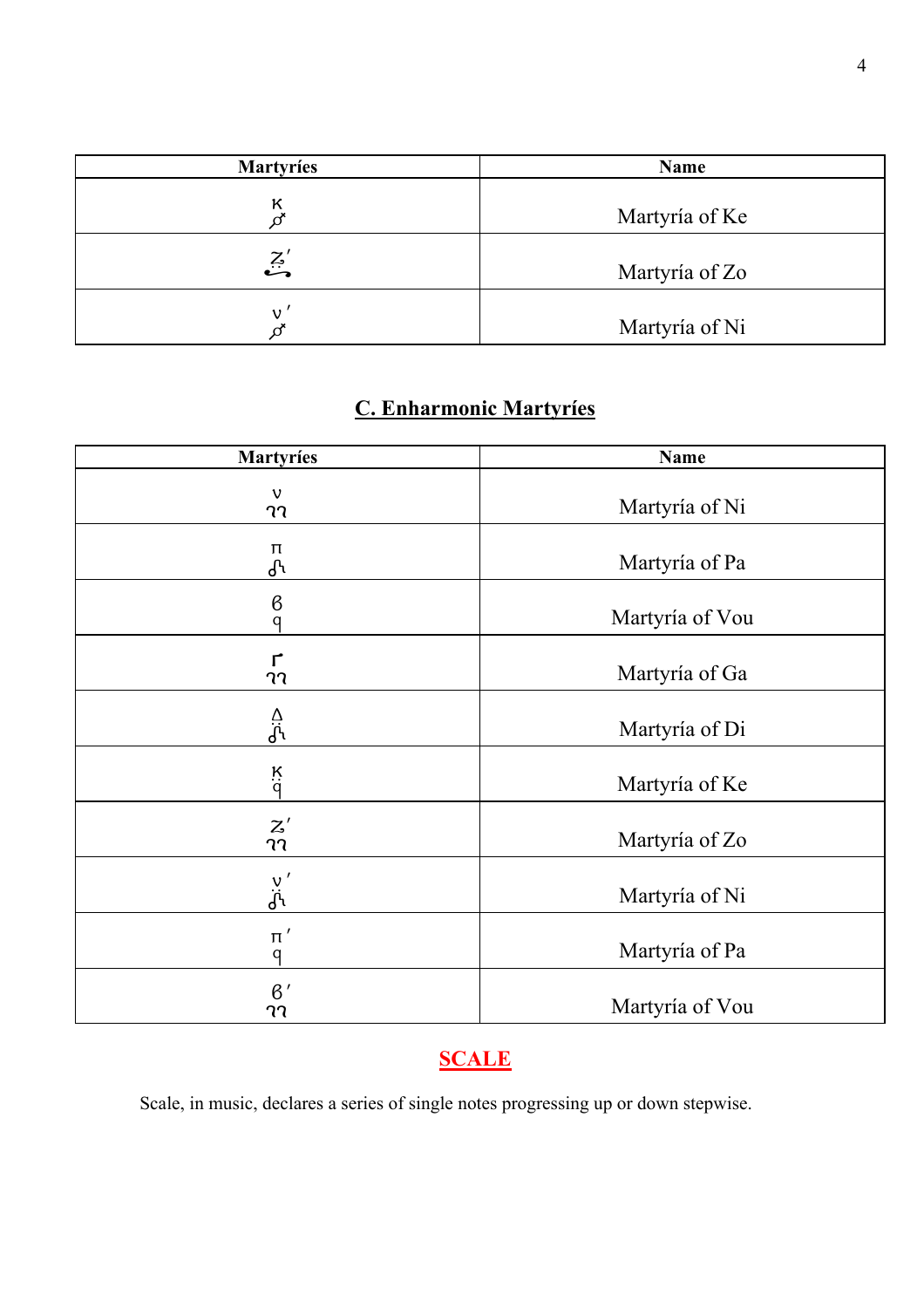Diatonic Ni scale is consisted of the following notes:  $Ni - Pa - Vou - Ga - Di - Ke - Zo - Ni'$ (Ni' is an octave higher from Ni). Diatonic Ni scale corresponds to C Major scale in Western Music. The notes of this scale are shown in the next acrostic.

**Πά**λαι <sup>ή</sup>µαρτεν Αδάµ, εµακρύνθη του Θεού.

**Βου**ληθείς δ΄ <sup>ο</sup> Πλαστουργός, δούλου δέχεται µορφήν,

**Γά**λα πίνει εκ µητρός. εις µετάνοιαν καλεί,

**∆ι**δαχών σκορπίζει φως, θαύµατα πολλά ποιεί.

**Κε**φαλήν δ΄ εχθρού πατεί, νεκρωθείς και αναστάς,

**Ζω**οδότης ων Θεός και εις μέλλουσαν ζωήν

**Νη**πενθή πιστούς καλεί, όπου πρώτος εισελθών

**Πά**σαν έλαβεν αρχήν παρά του Θεού Πατρός.

#### **Practice in Byzantine Musical Notation**

At this part are included all the necessary exercises for the practice on Byzantine Musical Notation (parasemantic). I believe this will help all them that they would like to learn how to read Byzantine Music through the Internet. Exercises will be grouped in chapters so to be tested the progress of the "student". In each lesson a short theory will be preceded and then the practice.

#### **Basic rule: the reading of Byzantine musical notation always takes place from left to right.**



The exercise begins with the diatonic martyria of Ni. We continue with ison, the sign that according to the table of the quantity signs has the same pitch as the preceding note: so we repeat Ni. The exercise goes on with another ison and again the repetition of note Ni. Next sign is oligon, which means an ascending second, so we read Pa until we reach martyria of Di (**martyria is not chanted**). After the martyria of Di, we see apόstrophes, the sign that according to the table of the quantity signs means descending second, so we read Ga. At the same way we end to the martyria of Ni.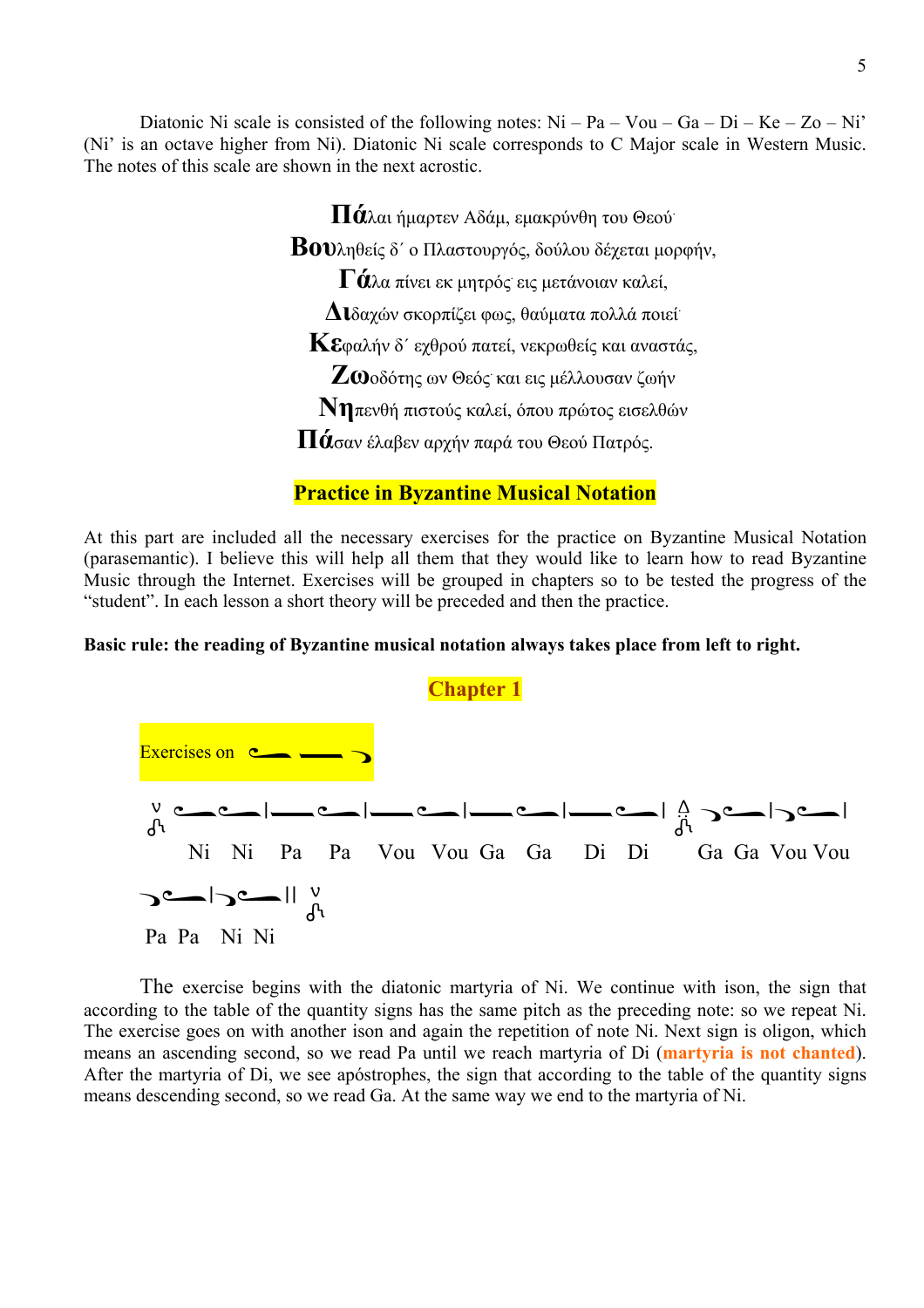#### **Chapter 2**



The exercise above begins with diatonic martyria, which corresponds to note Ni. We continue our reading until we see ison, the sign, according to the table, which contains the interval signs, indicates the repetition of the previous note. So we read Ni and we go on in the same way until the end of the exercise.

**Chapter 3**



According to the interval signs table, Kentémata and Petasthé act the same way as oligon (Petasthé, Kentémata and oligon will be detaily explained later). At this point, we have to mention that these exercises don't follow "spelling" rules.